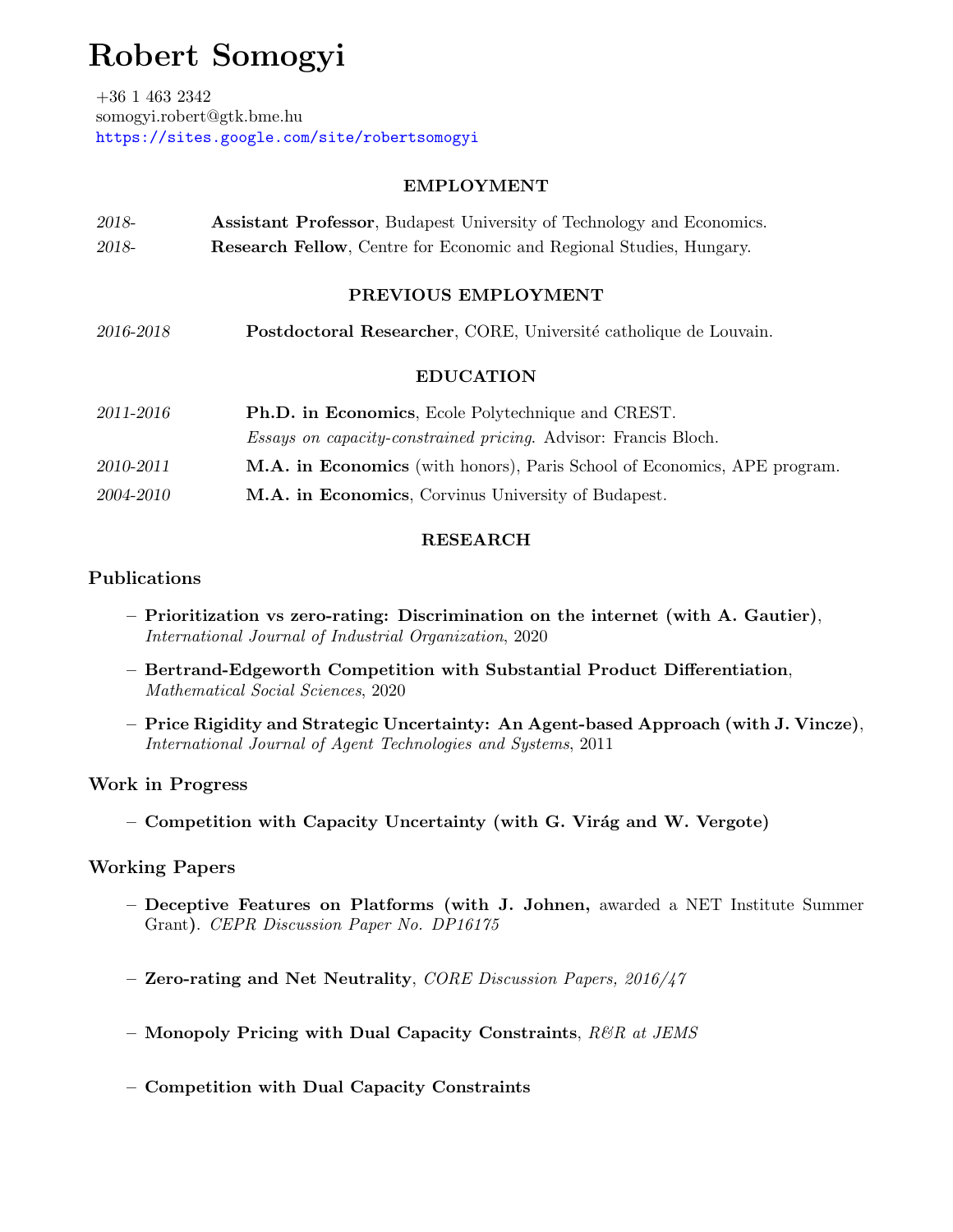- Columbia University, Department of Economics to work with W. Vergote in Nov 2019
- Université catholique de Louvain, CORE to work with J. Johnen in Nov 2018

#### Conference Presentations

2022 16th CRESSE Annual Conference (Heraklion, Greece, planned) 11th IBEO Digital Economics Workshop (Alghero, Italy, planned) Oligo 2022 Workshop (Nicosia, Cyprus, planned)

2021 48th EARIE Annual Conference (online) EEA-ESEM Congress (online) SING 16, European Meeting On Game Theory (online) Oligo 2021 Workshop Maastricht (online) MaCCI 2021 Annual Conference (online) 14th TSE Digital Economics Conference (online)

- 2020 18th International Industrial Organization Conference (Philadelphia, USA, event canceled) 12th Paris Digital Economics Conference (Paris, France, event canceled)
- 2019 NET Institute Annual Conference (NYC, USA) SING 15, European Meeting on Game Theory (Turku, Finland) Conference on Economic Design (Budapest, Hungary) Durham Economic Theory Conference (Durham, UK)
- 2018 Industrial Organization Workshop at the University of St. Gallen (Switzerland) 10th Lisbon Meetings in Game Theory and Applications (Lisbon, Portugal) 45th EARIE Annual Conference (Athens, Greece) Hungarian Academy of Sciences Summer Workshop (Budapest, Hungary) 9th IBEO Media Economics Workshop (Alghero, Italy) Public Economic Theory Conference (Huè, Vietnam) 10th Paris Digital Economics Conference (Paris, France) 4th Industrial Organization in the Digital Economy workshop (Liège, Belgium)
- 2017 32nd Jornadas de Economía Industrial (Pamplona, Spain) 44th EARIE conference (Maastricht, Netherlands) 15th ZEW Conference on the Economics of ICT (Mannheim, Germany) 66th Annual Meeting of the French Economic Association (Nice, France) 15th International Industrial Organization Conference (Boston, USA) 9th Conference on the Economics of ICT (Paris, France) 3rd Industrial Organization in the Digital Economy workshop (Liège, Belgium)
- 2016 5th GAMES World Congress (Maastricht, Netherlands) RES Symposium of Junior Researchers (Brighton, UK)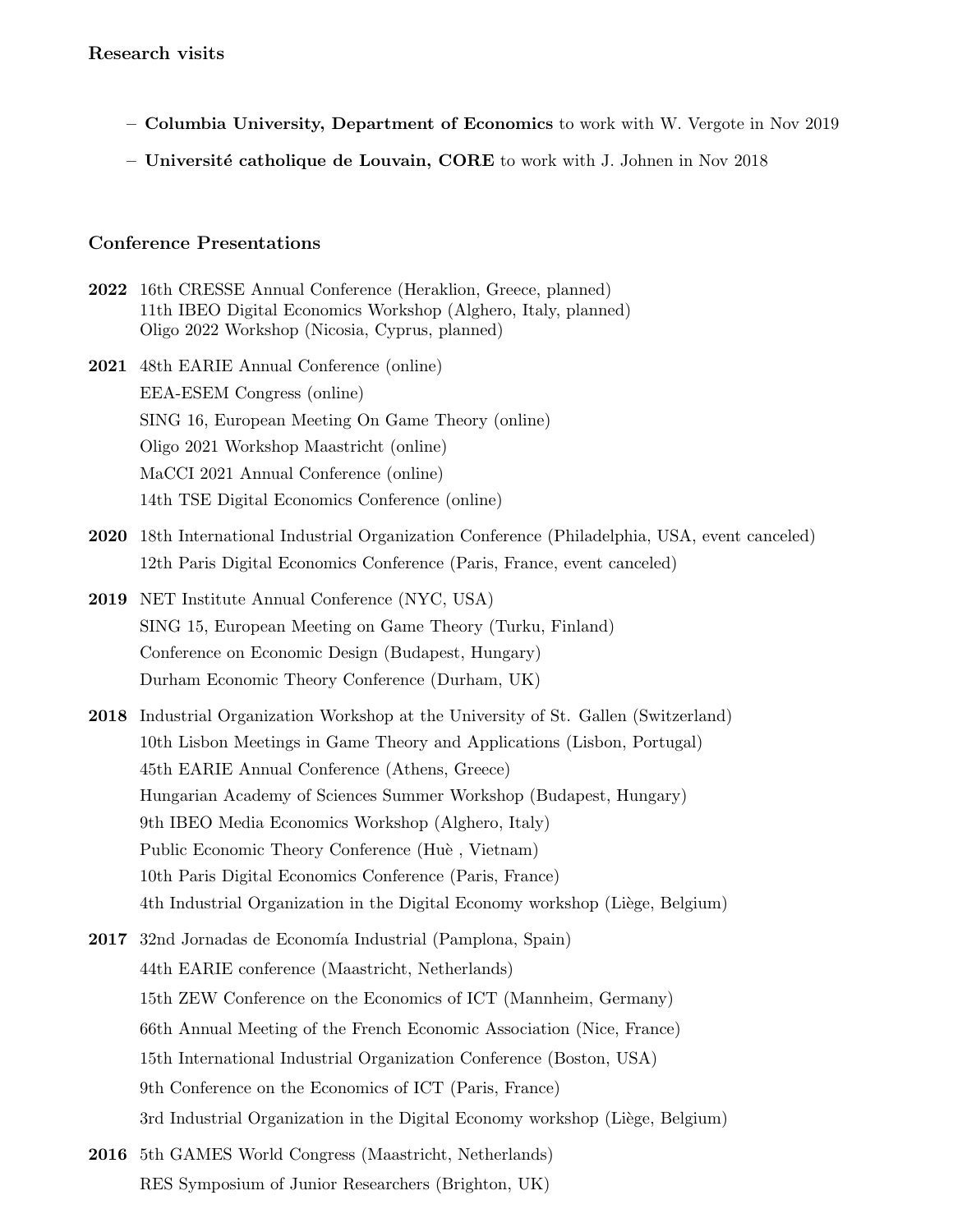- 2015 40th Symposium of the Spanish Economic Association (Girona, Spain) 9th Annual Conference of the Hungarian Society of Economists (Budapest, Hungary) 42nd EARIE conference (Munich, Germany) Swiss IO Day (Bern, Switzerland)
- 2014 International Workshop of the Game Theory Society (São Paolo, Brazil) Econometric Society's Summer School in Economic Theory (Seoul, South Korea)
- 2013 25th International Conference on Game Theory (Stony Brook, USA) 5th UECE Lisbon Meetings in Game Theory and Applications (Lisbon, Portugal) Hungarian Academy of Sciences Summer Workshop (Budapest, Hungary) 62nd Annual Meeting of the French Economic Association (Aix-en-Provence, France)
- 2011 17th International Conference Computing in Economics and Finance (San Francisco, USA) Spring Simulation Multiconference (Boston, USA) Hungarian Academy of Sciences Summer Workshop (Budapest, Hungary) Eastern Economic Association Annual Conference (NYC, USA)
- 2010 8th European Workshop on Multi-Agent Systems (Paris, France)

#### Invited Seminars

- University of Padova/UCLouvain/Telecom Paris (jDES Seminar, 2022)
- Universitat de Barcelona (Economic Theory Seminar, 2020)
- CERGE-EI (CIF Research Seminar, 2019)
- Hungarian Academy of Sciences (KTI Seminar, 2019, 2021, 2022)
- Universit´e Nice Sophia Antipolis (GREDEG Seminar, 2018)
- Toulouse School of Economics (Digital Seminar, 2017)
- University of Liège (LCII Seminar, 2017)
- University of Groningen (EEF Seminar, 2017)
- Universit´e Saint-Louis Bruxelles (CEREC, 2017)
- Singapore University of Technology and Design (HASS Colloquium Series, 2017)
- Universit´e catholique de Louvain (Brown Bag Seminar, 2016)
- Universit´e Paris 1 Panth´eon-Sorbonne (SIMA, 2015)
- Ecole Polytechnique (Internal seminars, 2012, 2013, 2014)
- CREST (LEI Seminar, 2014)
- Paris School of Economics (TOM Seminar, 2014)
- Corvinus University of Budapest (Corvinus Game Theory Seminar, 2013, 2019)
- Maastricht University (Maastricht Lecture Series in Economics, 2013)